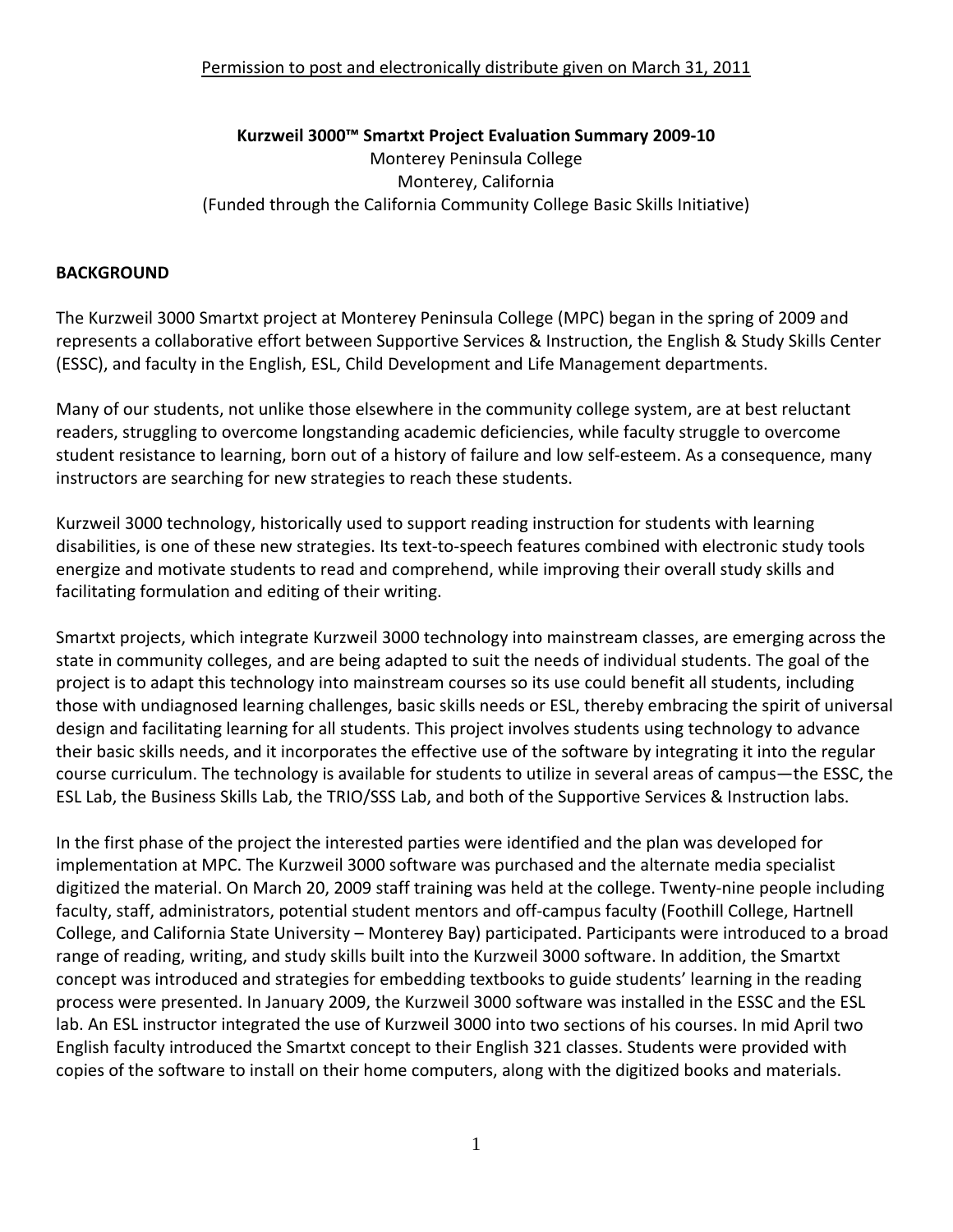In fall 2009, an additional English instructor utilized the Kurzweil 3000 Smartxt instructional model in two sections of her English 301 class. Students from the ENG 321 class who used the software were recommended into the ENG 301 sections that would be using the Kurzweil 3000. On November 18, 2009, another Kurzweil 3000 training was conducted at MPC with 15 staff and faculty participating.

In spring 2010 two instructors in the PASS Learning Community used the Kurzweil 3000 as a teaching tool in their courses. The Kurzweil 3000 software was installed in the Business Skills lab to provide additional access on campus. Publisher permission was obtained to digitize the entire novel being used in the English 301 course. The software was installed on over 200 workstations on campus and there are approximately 350 user accounts.

In fall 2010 the Kurzweil 3000 was installed on the computers at the Education Center in Marina and one of the Child Development courses is providing access to its students. The student mentor component of the project was initiated and on November 13, 2010 several student mentors from Laney College met with the student mentors at MPC to discuss implementation logistics. In addition, a student mentor has attended several classes on campus and in Marina to assist students when the program is introduced. The program coordinator will be meeting with the ESSC director to discuss the possibility of having student mentors working in the ESSC during specific hours in spring 2011 so students working in the ESSC can receive individualized assistance while using the software.

### **Evaluation Methodology**

Both student and faculty evaluations were conducted to obtain feedback about the program's effectiveness, accessibility and application in the classroom. A brief video was compiled highlighting faculty and students' experiences with the project. The video can be accessed on the internet using this web address: http://bsimpc.blogspot.com. In addition, data was collected verifying the amount of time students spent using the software.

#### **Student Survey**

*The student survey* was conducted in the English 321 and 301 sections and the Life Management Skills class. Students were asked to respond to a number of statements about the software and its use. The percentages listed in the left hand column of the table below represent answers of either Agree or Strongly Agree to the statements listed in the right hand column.

| $(n=36)$ | <b>Statements</b>                                                                              |
|----------|------------------------------------------------------------------------------------------------|
| 69%      | It was easier to take notes when I used the Kurzweil 3000 software.                            |
| 65%      | It was easier to stay focused when I used the Kurzweil 3000 software.                          |
| 71%      | It took less time to do the reading with the Kurzweil 3000 software.                           |
| 69%      | I had a better understanding of the material when I used Kurzweil 3000.                        |
| 63%      | Enjoyed reading more when I used the Kurzweil 3000.                                            |
| 70%      | It was easier to highlight information using Kurzweil 3000.                                    |
| 85%      | would prefer to use Kurzweil 3000 to read my textbook                                          |
| 62%      | When choosing classes, I would rather take a class that uses this technology than a class that |
|          | does not.                                                                                      |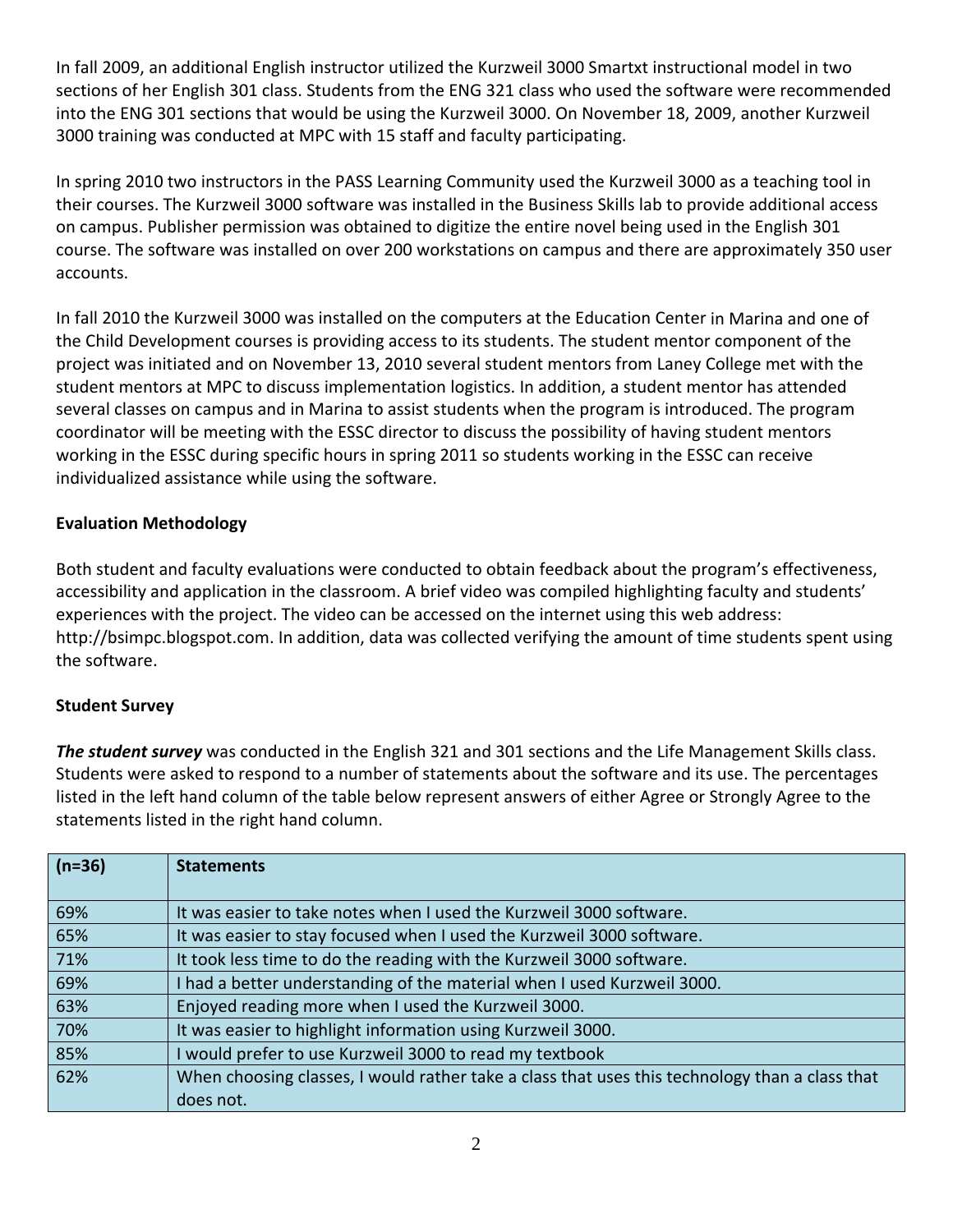*Students shared additional comments* regarding the Kurzweil 3000 software, some of which are listed below:

- I liked the fact that Kurzweil 3000 read what I've written because it shows me the errors I made in my writing.
- The tool that was most useful was when I copied and pasted notes or essay into the Kurzweil 3000 and let it read to me and would tell how good it is and determined the mistakes that I have made. So the Kurzweil 3000 does come in handy when doing an essay.
- I had a peace of material to read in a short period of time, I found it very helpful. I also used it for clustering before a prewrite with a paper.
- The Kurzweil 3000 tools I found most useful were the different voice choices. And the function where you are able to choose the speed of the reading.
- I found the highlighting to be very useful because it comes in different colors to identify what you are highlighting, and that you can erase highlights as well. I also liked having my papers read to me. It helps me pronounce words or get a better understanding from the tone.
- Having Kurzweil 3000 read to me was pretty cool. I also liked the fact that I can use the dictionary right off this Kurzweil 3000 program.
- The only thing I would say needs improvement is the different variety of voices. I think someone should read every word from the dictionary and record their voice and use it for the Kurzweil 3000 program. It would be easier to understand and the words would be pronounced more clear.

## **Faculty Survey**

Faculty using the Kurzweil 3000 software in their classes was asked to respond to several questions. A summary of responses is listed below.

### 1. What were the benefits of using the Kurzweil 3000 software and the enhanced digitized text in your **class?**

- Student motivation.
- Students were interested in the technology and trying out its different features.
- More than a few students seemed genuinely interested in signing up for the Kurzweil 3000 classes in the fall.
- Students would remain alert for longer periods while reading and generated more content when writing.
- A great tool to help students through the first few steps of the writing process where they free‐ wrote, clustered, outlined, and wrote the first draft. Students could use the software to see just how these steps work and how one leads naturally to another.
- Students could listen to the texts and my embedded notes. Being able to hear these allowed students to hear how certain words are pronounced, their definition, as well as my notes to guide them on how they could respond to and annotate the text.
- there has been a general improvement in both reading comprehension and quality of writing
- Most students found the embedded notes easy to use and beneficial.
- Most students enjoyed using the highlight function to annotate the reading.
- when given a writing prompt that connected with the readings using the Kurzweil 3000 software, most students produced a great deal of writing with which to work.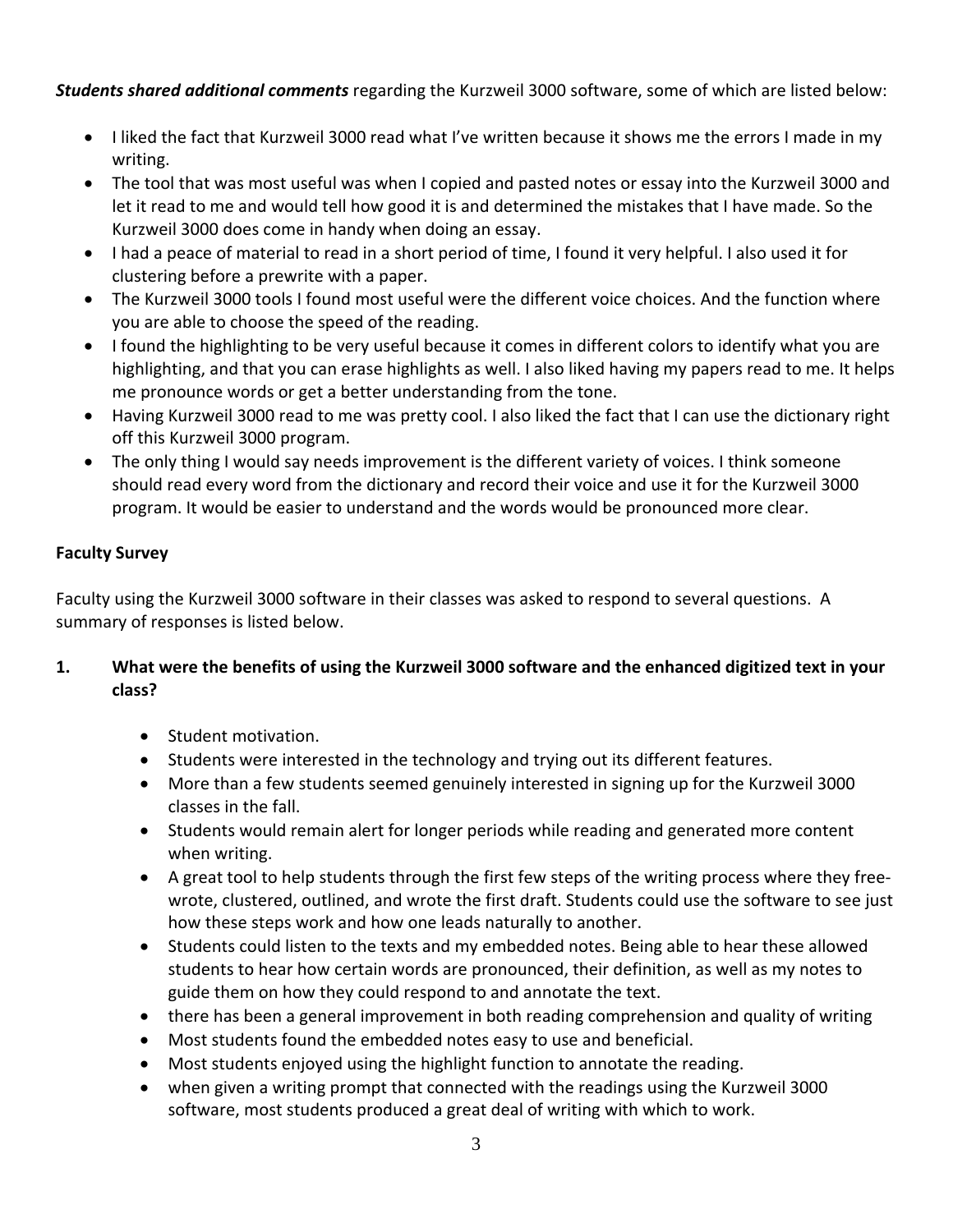- Most students found that having an assigned text read aloud to them enhanced their experience with the text.
- The technology did contribute positively to my class's development as readers and writers along with introducing them to this resource.

### **2. What were the challenges of using the Kurzweil 3000 software and the enhanced digitized text in your class?**

- Biggest challenge is mine as the instructor in learning to use the technology effectively as part of instruction.
- Finding the time to be trained and the additional time spent prepping lessons (as is the case whenever an instructor is using a new strategy for the first time).
- heavy investment in time; had to take time out of the schedule to learn how to utilize the software; could not be done in the normal classroom, so we had to find other accommodations.
- Technology itself can be a challenge.
- Some students have trouble loading the software on their home computers.
- Somewhat disrupted the course schedule.
- Once students are in front of the screens, it is harder to lecture, discuss, and work as a group.

## 3. What types of barriers/challenges do your students face in regard to being able to really utilize and **take advantage of this technology?**

- accessibility
- Students should be exposed to the software in more than just their English classes.
- A few students find the experience of having text read to them by a computer displeasing.
- Some students suffer from general computer illiteracy; they have a hard time taking advantage of all that the software offers.

## **4. What are your goals and anticipated outcomes for using this technology in your class?**

- To discover ways of incorporating more technology into my developmental English classes.
- To use the technology to help accomplish our main objective, which is to develop students' writing and reading skills and to introduce students to a very useful resource, which they could then possibly utilize in the next semester.
- Improves students' computer literacy skills.
- Help students understand the correct pronunciation of words they encounter in texts.
- Improve reading comprehension.
- Help students gain a better feel for the grammatical patterns of the language.
- Introduce students to this potentially useful literacy technology for use in future classes.
- Use the technology to contribute to the students' continued development in writing, reading, and thinking.
- Expand their computer literacy skills.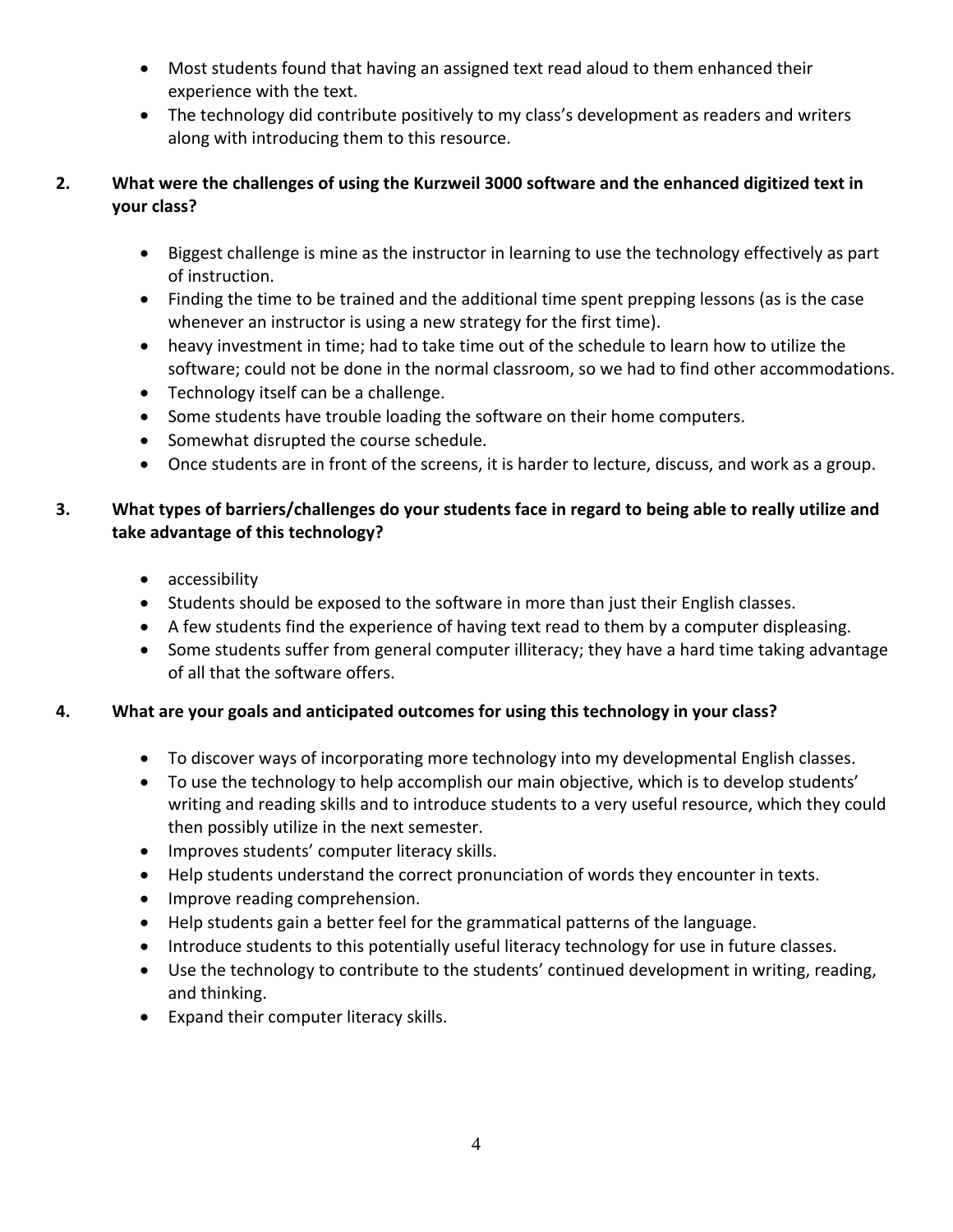#### **Kurzweil 3000 Software Data**

In Spring 2009, the Kurzweil 3000 software was installed on approximately 250 computer stations on campus (LTC, ESSC, GC labs, Business labs, SSS/TRIO lab). In Fall, 2010 the software was installed at the Marina Education Center, thus accomplishing one component of the project's "institutionalization" and further addressing the issue of accessibility.

When the Kurzweil 3000 Web Licenses were purchased in January 2009, students were given individual logins and passwords in order to track usage of the software. Students were also given copies of the software for home use, thus providing access to the Kurzweil 3000 both on and off campus. Unfortunately, there were a number of technical problems with the individual login accounts and it became necessary to implement a universal login system to minimize issues. As a result, general data was collected and a summary and analysis of this information follows.

Between January, 2009 and November, 2010, the Kurzweil 3000 software was used for a total of 14,328.2 hours. One of the English instructors used a different login account for his class so more specific data was collected for 2009. His 321 and 301 sections showed 158 logins and the software was utilized for a total of 164,557 minutes or 2,742.6 hours during the 2009 spring and fall semesters. Between January 2009 and November 2010 the universal login account had 3,637 logins for a total of 179,762 minutes or 2,996 hours. Based on this data, it is clear that students are using the software quite frequently and for extended periods of time.

In January 2011 we will be upgrading to the new version of Kurzweil 3000 which will enable schools to keep a record of students' activities as they work. The program can record such actions as definition look ups, spell checking and reading speed changes. After the user activity data is collected it can be used to generate reports that incorporate selected data. This will allow for more targeted analysis, which in turn, can more effectively inform instructional content and methodology.

#### **Looking to the Future**

Going forward into next semester we face a major challenge in the upgrade from version 11 of Kurzweil 3000 to version 12. Not only does the old version need to be uninstalled and the new version installed, this process will need to be coordinated with Kurzweil 3000 personnel since the two versions use different web licensing authentication protocols. Upgrade of the on campus computer labs will be handled by the lab technicians, but there are a significant number of off‐campus student installations that will require various levels of technical support. We are optimistic that the transition will be a smooth one.

Along with the challenge of the upgrade is a tremendous opportunity for expansion of the project. Laney College is currently running a pilot project using the Kurzweil 3000 and other technology in basic skills math classes. The preliminary data and feedback is promising. Kurzweil 3000 V12 offers additional support for English Language Learners such as a picture dictionary with more than 1300 graphics in English and Spanish and human voice pronunciations from the American Heritage® Dictionary. The writing supports have been enhanced; thereby streamline the starting points for writing, and making it easier to access writing templates. These improvements will allow faculty to enhance their instruction which will in turn benefit students in these classes.